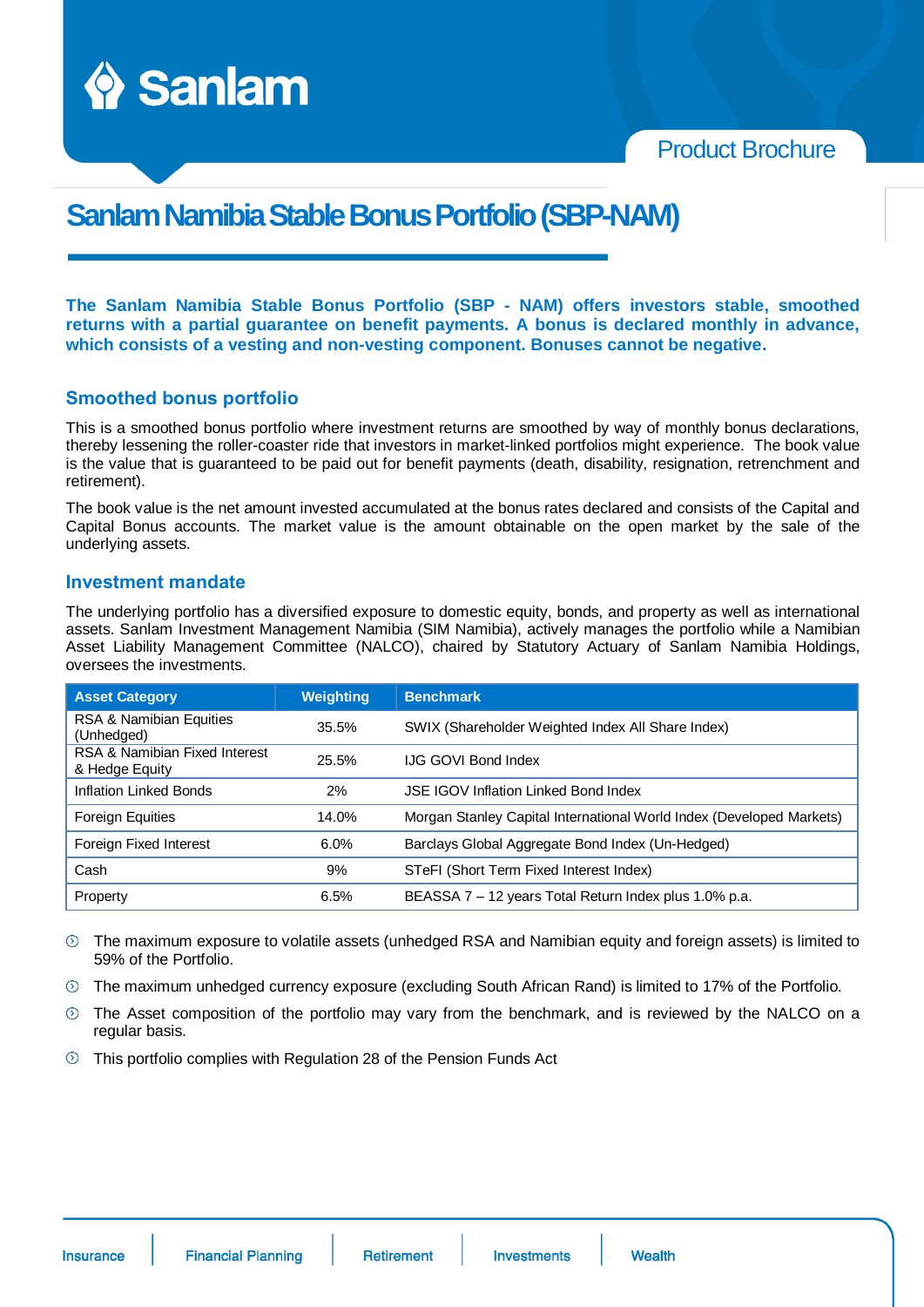

## **Who should invest in SBP -NAM**

- $\odot$  Investors who want exposure to a mix of SA and Namibian equity, property, bonds, cash and foreign assets.
- $\odot$  Investors who require the volatility of the financial markets to be smoothed out over time.
- $\odot$  Investors who are willing to have a non-vesting component of bonus in order to pursue possible higher returns.
- $\circledcirc$  Investors who whish to have a final monthly bonus. This removes the uncertainty caused by having interim bonus rates, which are subject to change.

#### **Bonuses**

- $\circledcirc$  Since 1 January 2004 bonuses are declared monthly in advance rather than yearly in arrear.
- Bonuses have a minimum value of zero (gross of tax).  $\odot$

The total bonus consists of:

- $\odot$  An Income bonus, which vest fully and is added to a client's Capital Account.
- A Capital bonus, which is non-vesting and is added to the client's Capital Bonus Account.

Sanlam declares both the total bonus and Income bonus monthly, with the Capital bonus being the difference between the two.

10% of a client's Capital Bonuses Account vest each year and is transferred to the Capital Account.

Sanlam may remove or reduce the Capital Bonus Account proportionally for all clients if the financial circumstances of the portfolio deem this measure to be necessary.

#### **Fees**

Sanlam's cost in relation to the investment plan is recouped by recovering the following fees:

Investment Administration Fees:

A guarantee premium of 0.9% p.a. is recovered from the assets in the Investment Plan.

The investment manager may be incentivised with performance fees (capped at 0.3% p.a.). Details of the performance fees actually paid over the past calendar year are available on request.

## **Cash flow**

The portfolio facilitates daily cash flows for contributions, benefit payments and disinvestments.

## **Benefit Payments**

Book value is paid on resignation, retirement, death, retrenchment and disability.

## **Member switches (transfer to other portfolios)**

Switches by individual members are done at lower of book value and market value.

## **Termination conditions**

Book value is paid as soon as practicable (but within 30 business days), unless it is considered not to be in the interests of remaining policyholders to pay out book value immediately (e.g. if market value is less than book value), payment is then spread over a period (alternatively, the fund may request Sanlam to pay out a cash value immediately).